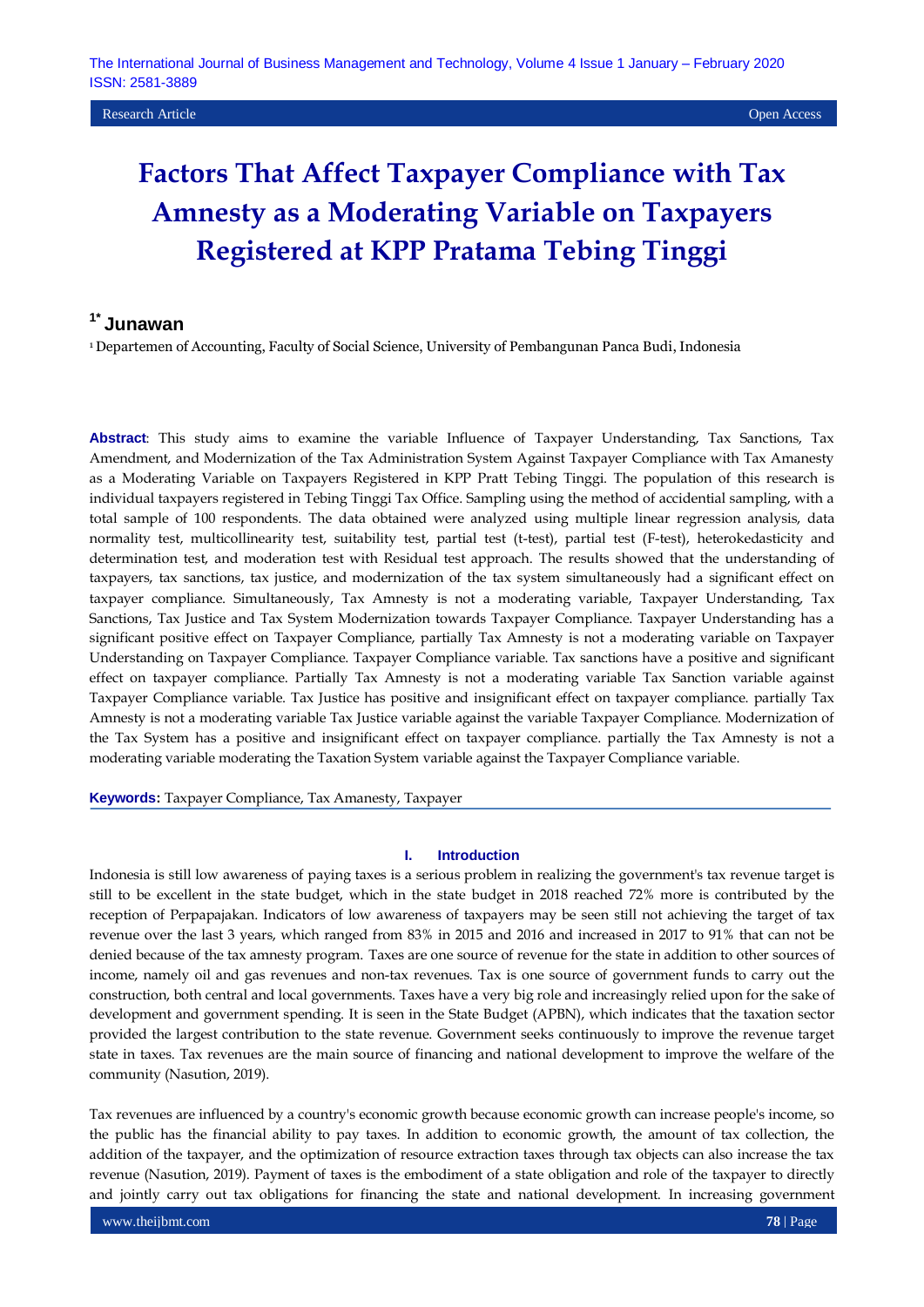revenues in the tax sector, there are several constraints such as the level of taxpayer compliance is still low, the taxpayer pays the tax becomes due is lower than it should be and is also still a lot of taxpayers who do not report and pay the tax obligations (Rustiyaningsih, 2011). This was due to many people who do not know well even less understanding about taxes as taxpayers who are obedient if you have close tax obligations, namely to settle and report the tax in a timely manner (Nasution, 2019).

Taxes levied under a variety of legal norms to achieve common prosperity. Refusal to pay, resistance or avoidance of tax law violations categorized. Thus the taxpayer will be required to be active in carrying out tax obligations from registering as a taxpayer, compute, calculate, pay, and report using the tax Tax (SPT). The low awareness levels in particular, an area of high cliffs STO kerjah cause is not reached the target of tax income tax in the tax office. Publication of mass media (Medan Bisnis) mentions that 2015 is the STO Tebing Tinggi collect taxes burdened the target of Rp 525 billion, and in the period from January to September just collected Rp 241 billion, or approximately 45.86% of the target.

Likewise, if viewed from a press release of the Ministry of Finance, Directorate General of Taxation, DJP North Sumatra II, 01 / WPJ.26 / BD.05 / 2018 showed that from 8 KPP, namely Rantau Prapat STO, STO Mulberry, KPP Primary Siantar, Tebing Tinggi STO, STO Sibolga, Balige STO, STO Kabanjahe, and STO range, only STO Rantau Prapat which reached 105.94% of the target charged Rp. 1,082 trillion in 2018. It is menjukkan that KPP High Cliff has not managed to improve understanding and awareness sanki tax on residents who have an advanced subject of taxes, especially income tax. Because of the relationship between the understanding of taxpayers, tax penalties on tax compliance and program tax amnesty that should improve and reach the target of tax revenue, it is necessary to dibut research titled Factors That Affect Taxpayer Compliance With Tax Amnesty As A Moderating Variable On Taxpayers Registered At KPP Pratama Tebing Tinggi .

#### **II. Literature Review**

Tax is defined as the contribution which did not receive the services of lead (contra) directly demonstrated and used to pay for general expenses. There are several definitions of tax, according to both experts in the field of taxation or statutory. The definition of tax raised by some experts is as follows According to Law No. 16 of 2009 on the fourth amendment to Law No. 6 of 1983 regarding Provisions and Procedures Umumn in article 1, paragraph 1, which reads Tax is a mandatory contribution to the state owed by individuals or entities that are forced by enactment Act by not getting rewarded directly and used for the purposes of the state and the overall prosperity of the people .

The definition of income under the Act No. 17 of 2000 is: Each additional economic capability received or accrued by a Taxpayer both from Indonesia and outside Indonesia, which can be used for consumption or to increase the wealth of relevant Taxpayer name and in whatever form, According Subekti and Asrori (2003), the definition of income tax is a tax levied against a private person or individuals and entities associated with the income earned or acquired during a tax year. According to Law No. 7 of 1983, Income Taxes imposed on the individual or individuals and entities associated with the income earned or acquired during a tax year. Based on Law No. 36 Year 2008 regarding Income Tax corporate taxpayer in the country with a gross income of up to Rp 50,000,000,000.00 (fifty billion rupiah) got the facilities in the form of tariff reductions of 50% (fifty percent) of the 25% rate (twenty limapersen) imposed on taxable income from the gross income of up to Rp4.800.000.000,00 (four billion, eight hundred million rupiah). The portion of gross income referred to in paragraph (1) may be increased by Ministry of Finance.

Taxpayers are individuals or entities include the taxpayer, withholding and tax collectors, who have the right and obligation of taxation according to the provisions of tax legislation. Thus, under Article 1 paragraph 2 of Law CTP that included taxpayer is as follows: Income tax payers, Value Added Tax Payer, Compulsory sales tax on luxury goods, Compulsory land and building tax, Taxpayers Tax on Acquisition of Land and Building, Stamp Duty Tax Payer.

Knowledge and understanding of tax laws is the process by which the taxpayer know about taxation and apply that knowledge to pay taxes. Suryadi (2006) and Hardiningsih (2011) in his research stated that increasing the tax knowledge through formal and non formal positive impact on the awareness of the taxpayer in paying pajak.Menurut researchers (Hariyanto 2006 in Hardiningsih 2011) found that low levels of taxpayer compliance is due by the taxpayer knowledge and perception of tax and customs officers are still low.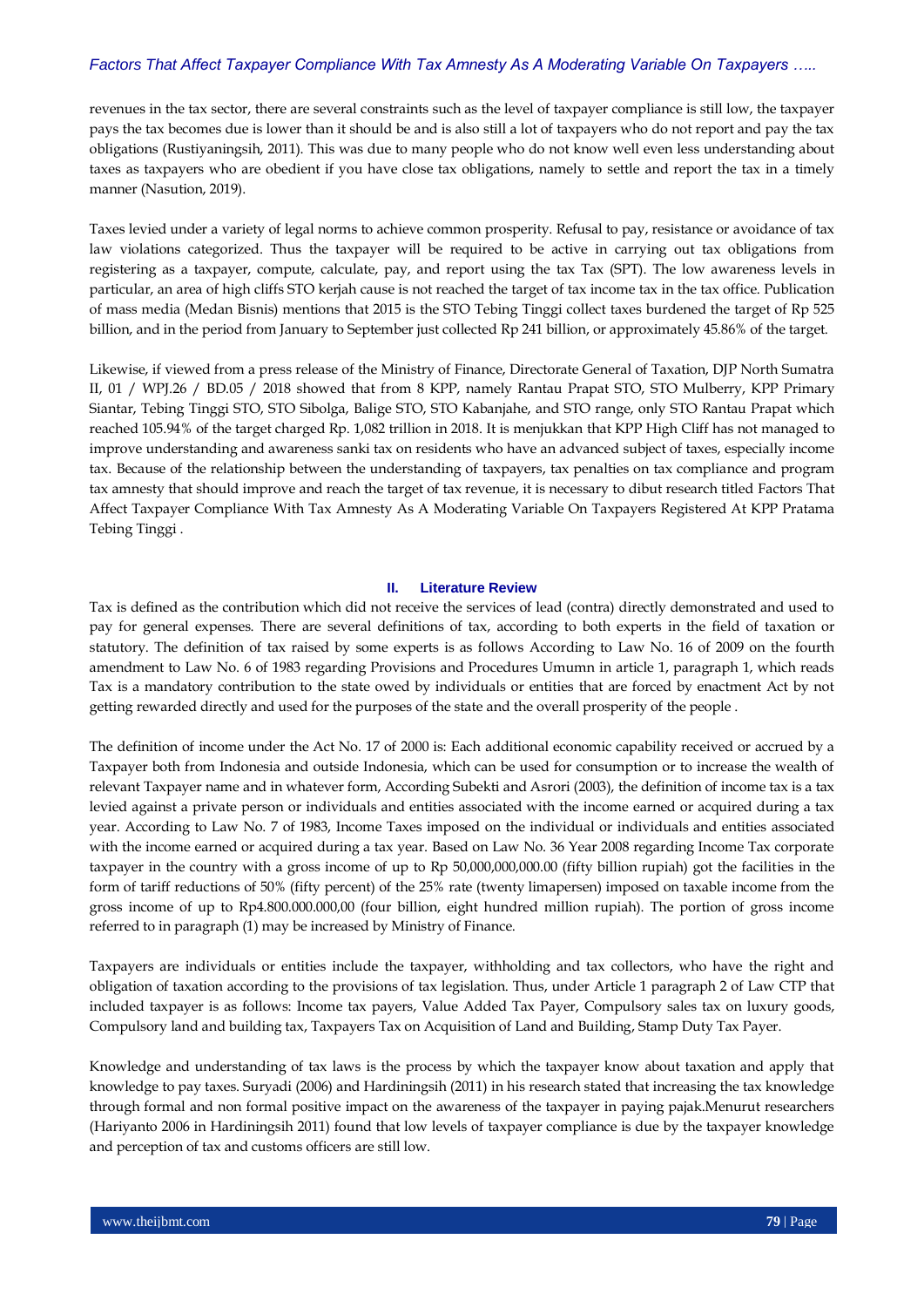Basically, the tax penalty imposed to create taxpayer compliance in implementing tax obligations. Therefore, it is important for taxpayers to understand the sanctions of taxation so knowing the legal consequences of what was done or not done. Sanctions tax is a guarantee that the provisions of legislation of taxation (norm taxation), will be followed / observed / adhered to, in other words the tax penalty is a deterrent so that the taxpayer does not violate the norms of taxation (Mardiasmo 2006 in Muliari and Setiawan, 2010). There are 2 kinds of taxation sanctions, namely: Administrative sanctions, Criminal sanctions.

According Brutu and Harto (2012: 2) tax fairness perception is the assessment of a WP OP (individual taxpayer) arising from interests that exists in itself and an assessment of the relevant government tax management. While Adam Smith in Mohammad Zain (2014: 25) The most important principle in the context of tax collection is fairness in taxation which is expressed by a statement that every citizen should participate in government financing.

Modernization Tax System Modernization on taxes through tax services based on information technology is an appropriate solution that can not only provide fast, quality, and reliable, but also supports the creation of simplifying the tax system and help the realization of good governance. Convenience and comfort is offered by the modernization of the taxation system in the form of excellent service that was promised by the Directorate General of Taxation (DGT). It aims to contradict their public stigma against tax over the years. For that service is carried out through one door system (one stop), (Princess, 2016).

Tax collection system used in Indonesia today is a self-assessment system, then the taxpayer should actively fulfill their tax obligations starting from the register, fill out tax returns with honest, good and right to pay off taxes owed. Even though there is the threat of administrative or criminal legal penalties for taxpayers who do not meet their tax obligations, but in reality there are many Taxpayers who do not or not fully meet its obligations. In accordance with the opinion of Mahfud Sidik (Rahayu, 2010: 137-138) explains as follows: "Compliance fulfill tax obligations voluntarily (voluntary of compliance) are the backbone of the Self Assessment system, which the taxpayer is responsible for setting tax obligations and then accurately and timely pay the tax and report".

Law No. 11 Year 2016 on tax forgiveness or tax amnesty that the government formulated a means to improve tax compliance and repatriation. Through the momentum of tax amnesty, the government is totally invites all taxpayers to pay more attention to the fulfillment of tax obligations. Impact of tax amnesty not only obtained from the taxpayer who participated in the program, but also for people who do not follow the program. The entire taxpayers are reminded that there is an obligation that must be carried out routinely as reported SPT. John Hutagaol (2007: 28) states that "Tax Amnesty is a government policy in the field of taxation which provides elimination of taxes that should be owed to pay ransom in a certain amount that is intended to provide additional acceptance of taxes and the opportunity for taxpayers who do not comply (tax evaders) into tax compliance (honest taxpayers) which is expected to encourage increased voluntary compliance taxpayer (taxpayer's voluntatity compliance) in the future ". The conceptual framework constructed to explain the variables that make up the phenomenon and show a causal association between each variable in a study. The conceptual framework of this research can be described as follows:

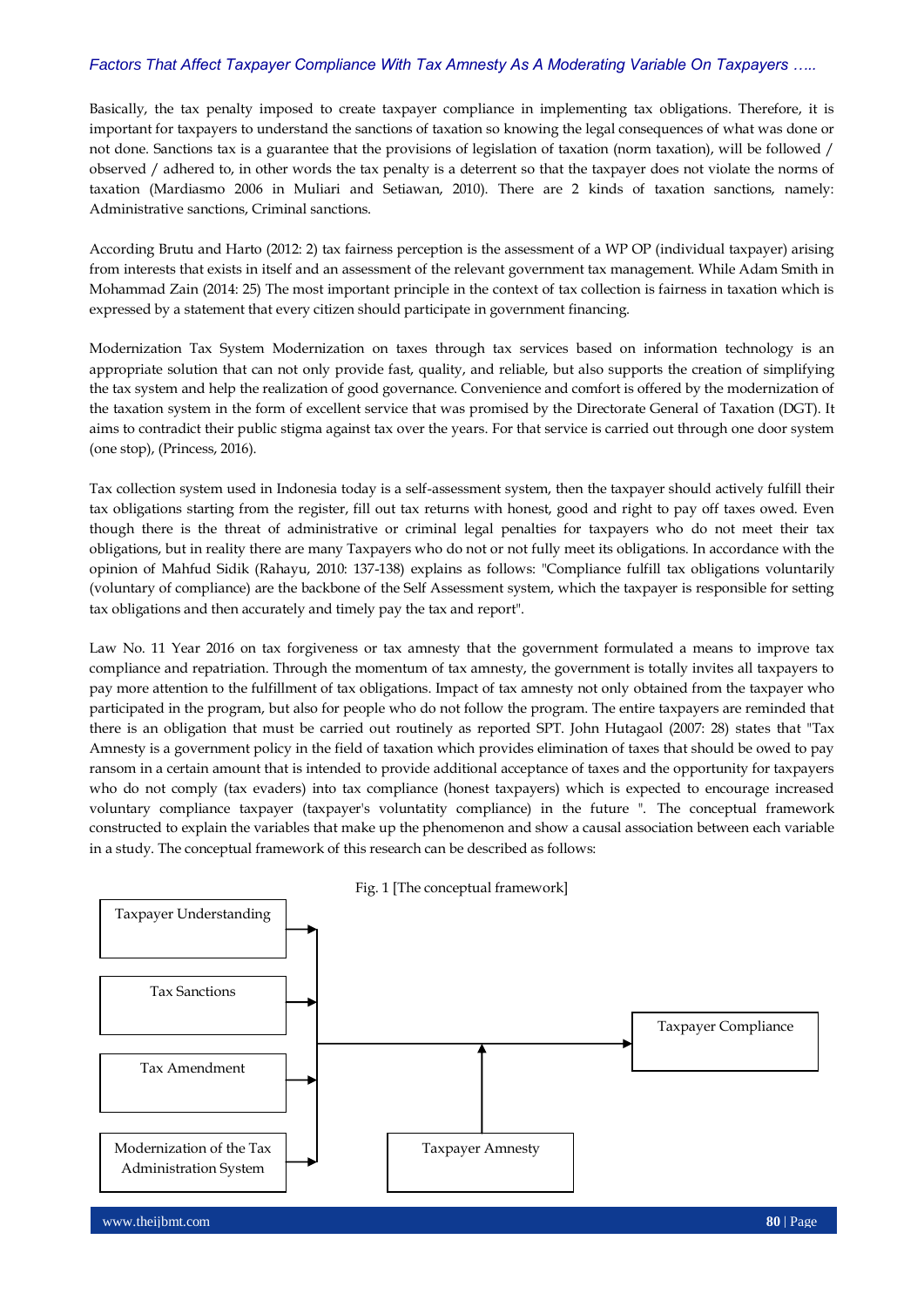Based on the formulation of the predefined hypothesis in this study are:

- 1. Taxpayer Understanding, Tax Sanctions, Tax Amendment, and Modernization of the Tax Administration System partial effect and simultaneous Against Taxpayer Compliance?
- 2. Tax Amanesty able to moderate the relationship Taxpayer Understanding, Tax Sanctions, Tax Amendment, and Modernization of the Tax Administration System Against Taxpayer Compliance?

#### **III. Methodology**

This type of research is descriptive research associative. associative research is a study that aims to analyze the relationship between the independent variables on the dependent variable and find a comparison of variables to determine the accuracy in predicting symptom (phenomenon) that exist. The scope of this study is limited only in the discussion Regression analysis model with moderating variables to predict the effects of direct and indirect factors affecting the consciousness of paying taxes and the use of e-filling in reporting tax obligations.

Population is a generalization region consisting of the objects / subjects that have certain qualities and characteristics defined by the researchers to learn and then drawn conclusions (Sugiyono, 2014: 80). The population in this study were individual taxpayers registered in the KPP Tebing Tinggi. Sampling using accidential sampling method, the number of samples taken taxpayers encountered KPP Tebing Tinggi instantaneous execution time also questionnaire. Sample size is 220 respondents.

Methods of data analysis used in this study is the method of Multiple Linear Regression Analysis. This method describes a relationship in which one or more variables (the independent variable) affect other variables (the dependent variable).

#### **IV. Results**

The study was conducted at the Tax Office Primary High Cliff, Tebing Tinggi. Questionnaire distributed directly to individual taxpayers methods*accidential*sampling a total of 220 questionnaires. Of the 220 questionnaires distributed, only 101 questionnaires (68.46%) were returned. The whole questionnaire back then examined pengisianya completeness, and can be processed entirely due to the completed by the respondent. Results of this research will be translated in accordance with data analysis techniques that have been established, namely the descriptive statistics, test data quality, classic assumption test, and test research hypotheses.

To make it easier to analyze and view a description or picture of collected data as it is without the intention of making conclusions or generalizations apply to the public, then it should be the data presented in the table. Based on the results of questionnaires that have been collected, we can see a description of the data of the average value, standard deviation, maximum and minimum values as well as the characteristics of respondents by gender, age, education, and tenure. Summary data description questionnaire scores can be seen in Table 1 below :

**Table 1**

| <b>Descriptive Statistics Score Questionnaire</b>        |     |         |         |       |                |  |
|----------------------------------------------------------|-----|---------|---------|-------|----------------|--|
| variable name                                            | N   | Minimum | maximum | mean  | Std. deviation |  |
| <b>Taxpayer Understanding</b>                            | 100 | 29      | 55      | 44.14 | 4989           |  |
| <b>Tax Sanctions</b>                                     | 100 | 27      | 50      | 39.22 | 4,086          |  |
| <b>Tax Amendment</b>                                     | 100 | 24      | 44      | 38.60 | 3,052          |  |
| Modernization of the Tax<br><b>Administration System</b> | 100 | 10      | 20      | 15:59 | 2,147          |  |
| <b>Taxpayer Compliance</b>                               | 100 | 25      | 50      | 39.02 | 3972           |  |
| <b>Taxpayer Amnesty</b>                                  | 100 | 17      | 38      | 33.88 | 2.779          |  |

Sources: Primary data is processed

In Table 1 it can be seen that the lowest score from the respondents' answers to a variable understanding taxpayer is 29 and the highest score of 55 with an average of 44.14, so it can be interpreted that the average respondent has to know and understand the tax laws that already exist. Tax Penalties for variables known that the lowest score of the respondents was 27 and the highest score of 50 with a flat-rata 39.22, so that it can be interpreted that the average respondent is less well understood tax penalties and administrative sanctions Criminal sanctions in the Law on General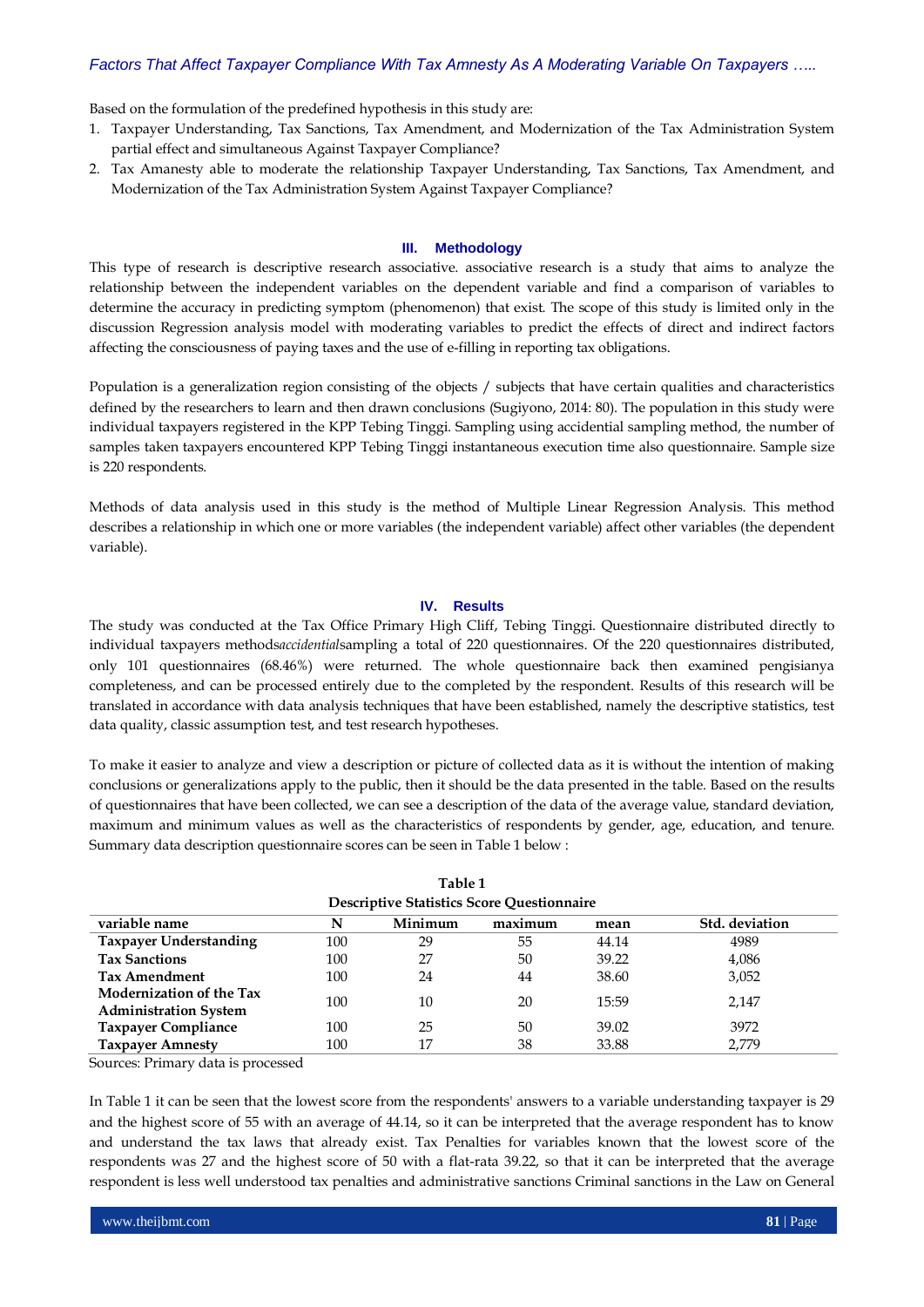Provisions and Procedures. For variable Tax Administration System Modernization in mind that the lowest score of the respondents is 10 and the highest score of 20 with an average of 15.59, so this may mean that on average respondents indicated that less sense with the Service Improvement Tax System Modernization of tax through service taxation based on information technology. For Tax Justice variables in mind that the lowest score of the respondents was 24 and the highest score of 44 with an average of 38.60. Based on Table 1 can also be seen that for an unknown variable Taxpayer Compliance lowest score of the respondents was 25, and the highest score of 50 with an average of 39.02, so this may mean that on average respondents stated that they have fulfilled obligations taxation applicable in Indonesia .. for Amanesty tax variables in mind that the lowest score of the respondents was 17 and the highest score of 38 with an average of 33.88, so that it can be interpreted that the average respondent stated that the tax amnesty gave the advantage to the mandatory tax.

The whole of the questions that have been tested for validity. From the test results revealed the entire statement is reliable and valid, it can be seen from the results of testing the value of Cronbach's Alpha if item deleted entirely above 0.70, then based on the results of the analysis of whole grains otherwise reliable.

Coefficient determination test is performed to determine how far the model's ability to explain the independent variable. The following table shows the results of determination coefficient test for Model Equation 1.

| Table 2<br><b>Test Coefficient of Determination</b> |                                     |          |            |                   |  |  |  |
|-----------------------------------------------------|-------------------------------------|----------|------------|-------------------|--|--|--|
| Model Summaryb                                      |                                     |          |            |                   |  |  |  |
|                                                     |                                     |          | Adjusted R | Std. Error of the |  |  |  |
| Model                                               | R                                   | R Square | Square     | Estimate          |  |  |  |
|                                                     | .527a                               | .277     | .247       | 3447              |  |  |  |
|                                                     | Courses Drive and Jake to me accord |          |            |                   |  |  |  |

Sources: Primary data is processed

Based on Table 5 shows that the value of Adjusted R Square with coefficient determination test is equal to 0.277, or 27.7% variable Understanding Taxpayer, Tax Penalties, Justice Tax and Tax System Modernization able to explain the Taxpayer Compliance variable while the rest of 72.3% is explained by other factors that are not in ikutsertakan in this study.

Partial Test Results (t test) showed how much influence each independent variable or partially (Understanding Taxpayer, Tax Penalties, Tax Justice, and Modernization Tax System) on the dependent variable Taxpayer Compliance. T test results are shown in Table 3 below:

|       |                                                   |                                | Table 3<br>t test |                              |       |      |
|-------|---------------------------------------------------|--------------------------------|-------------------|------------------------------|-------|------|
|       |                                                   |                                | Coefficientsa     |                              |       |      |
|       |                                                   | Coefficients<br>unstandardized |                   | standardized<br>Coefficients |       |      |
| Model |                                                   | B                              | Std. Error        | beta                         | t     | Sig. |
| 1     | (Constant)                                        | 10 269                         | 6,313             |                              | 1,627 | .107 |
|       | Taxpayer Understanding                            | .312                           | .075              | .392                         | 4,148 | .000 |
|       | <b>Tax Sanctions</b>                              | .227                           | .092              | .233                         | 2,474 | .015 |
|       | Tax Amendment                                     | .139                           | .119              | .107                         | 1,166 | .246 |
|       | Modernization of the Tax<br>Administration System | .047                           | .169              | .025                         | .277  | .782 |

a. Dependent Variable: Taxpayer Compliance

Sources: Primary data is processed

Based on t Test Results Table 6 above, it is known that:

- 1. Understanding Variable Taxpayers (X1) positive and significant impact on the Taxpayer Compliance (Y) as seen from the t value  $(4.148)$  t table  $(1.985)$  with a significance level of  $0.000 \le 0.05$ .
- 2. Tax Penalties variable (X2) positive and significant impact on the Taxpayer Compliance (Y) as seen from the t value  $(2.474)$  t table  $(1.985)$  with a significance level of  $0.000$  < 0.05.
- 3. Variable Tax Justice (X3) and no significant positive effect on the Taxpayer Compliance (Y) as seen from the t value  $(1.166)$  <t table  $(1.985)$  with a significance level of 0.246> 0.05.
- 4. Variable Modernization Tax System (X4) and no significant positive effect on the Taxpayer Compliance (Y) as seen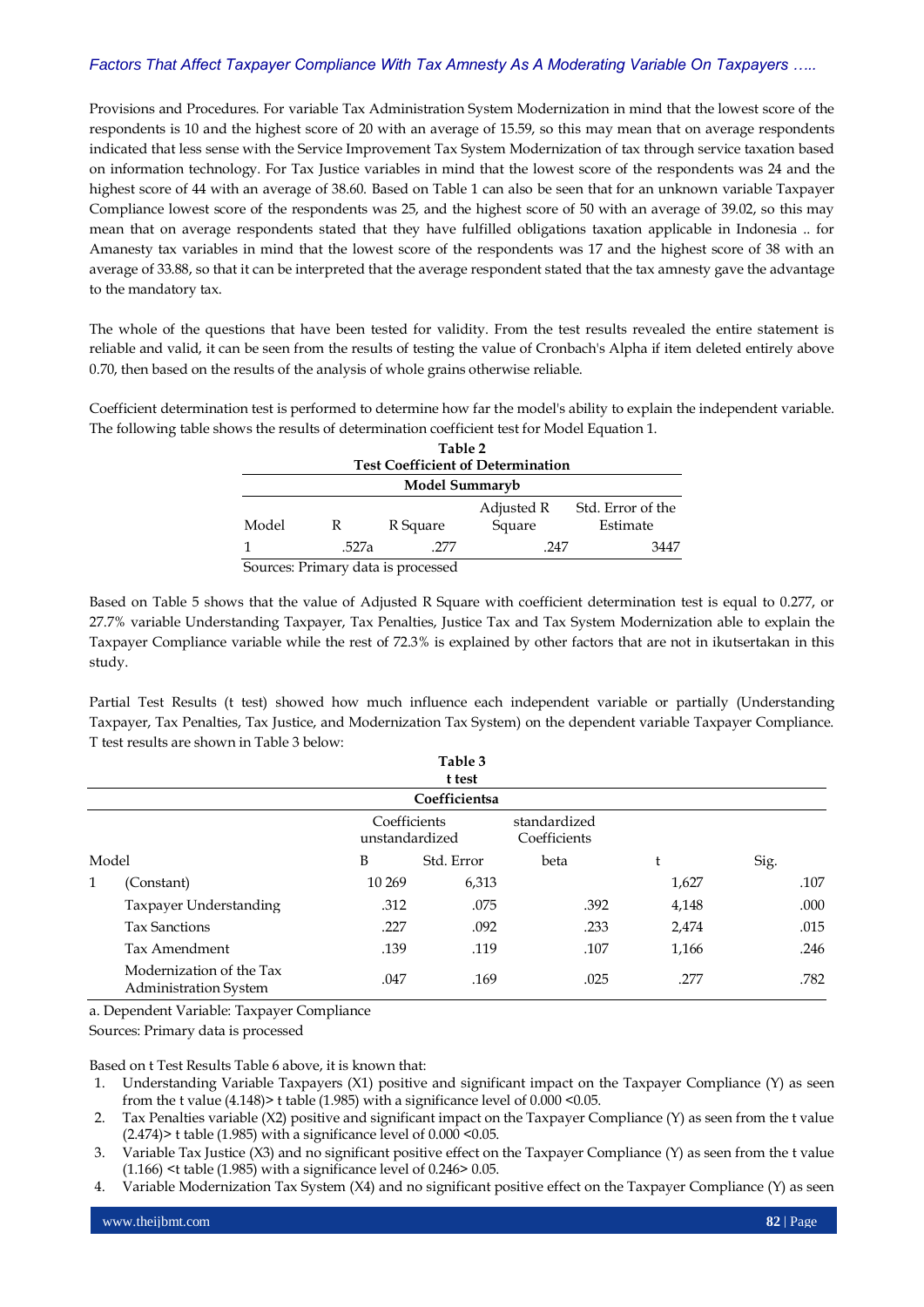from the t value (0.277) <t table (1.985) with a significance level of 0.782> 0.05.

F test is used to determine whether there is influence jointly (simultaneously) the independent variable (free) to the dependent variable (dependent). The following table shows the test results for Model F Equation 1.

|       |            |                |    | Table 4<br><b>F</b> Test |      |       |  |  |
|-------|------------|----------------|----|--------------------------|------|-------|--|--|
|       | ANOVAb     |                |    |                          |      |       |  |  |
| Model |            | Sum of Squares | df | mean Square              | F    | Sig.  |  |  |
|       | Regression | 433 253        | 4  | 108 313                  | 9116 | .000a |  |  |
|       | residual   | 1128.707       | 95 | 11881                    |      |       |  |  |
|       | Total      | 1561.960       | 99 |                          |      |       |  |  |

Sources: Primary data is processed

In Table 4 it can be seen that the results of the ANOVA test or F test for model Equation 1 gives a calculated F value of 9.116 is greater than F table of 2.47, with a significance level of 0,000 is far below 0.05, then H0 rejected and H1 accepted , This means that the variable understanding of Taxpayers, tax penalties, Tax Justice and Modernization Tax System simultaneously (simultaneously) significantly affects the Taxpayer Compliance.

Simultaneous Significance test (Test F) is used to describe the influence of independent variables on the dependent variable after entering moderator variables into the model by using residual test. The results of simultaneous significance test (Test F) Absolute Differences can be seen in Table 5 below:

|       |                                   |                             | Table 5<br><b>Test F Variable Moderation</b> |                              |         |      |      |
|-------|-----------------------------------|-----------------------------|----------------------------------------------|------------------------------|---------|------|------|
|       |                                   |                             | Coefficients                                 |                              |         |      |      |
|       |                                   | Coefficients unstandardized |                                              | standardized<br>Coefficients |         |      |      |
| Model |                                   | B                           | Std. Error                                   | beta                         | Ł       | Sig. |      |
| 1     | (Constant)                        | 3,002                       | 1,966                                        |                              | 1,527   |      | .130 |
|       | Taxpayer<br>Compliance            | $-.035$                     | .050                                         | $-.070$                      | $-.693$ |      | .490 |
|       | a. Dependent Variable: AbsRes_All |                             |                                              |                              |         |      |      |

Sources: Primary data is processed

Based on Table 5 above it can be seen that the coefficient value of moderation parameters using residual test simultaneously / concurrently -0035 with signifikasni 0.459> 0.05, which means that simultaneous Tax Amnesty is not a variable moderating variables Understanding Taxpayer, Tax Penalties, Justice Tax and Tax System Modernization to variable Taxpayer Compliance.

Partial Significance test (t test) using Residual test or a test to determine whether a variable moderator (Tax Amnesty) able to moderate the influence of the independent variables on the dependent variable partially. Significance Test Results Partial (t test) Test Residual for Taxpayer Understanding variable can be seen in Table 6 below:

| Understanding Variable t Test Taxpayer Understanding<br>Coefficientsa |  | Table 6 |  |      |
|-----------------------------------------------------------------------|--|---------|--|------|
|                                                                       |  |         |  |      |
|                                                                       |  |         |  |      |
| standardized<br>Coefficients unstandardized<br>Coefficients           |  |         |  |      |
| Model<br>Sig.<br>B<br>Std. Error<br>beta<br>t                         |  |         |  |      |
| 1,858<br>2,079<br>.893<br>1<br>(Constant)                             |  |         |  | .374 |
| Taxpayer<br>.000<br>.053<br>$-.002$<br>$-.016$<br>Compliance          |  |         |  | .987 |
| a. Dependent Variable: AbsRes                                         |  |         |  |      |

Sources: Primary data is processed

Based on Table 6 above it can be seen that the coefficient value of moderation parameters using the partial residual test/ himself with signifikasni 0.000 0.987> 0.05, which means that the partial Tax Amnesty is not moderating variable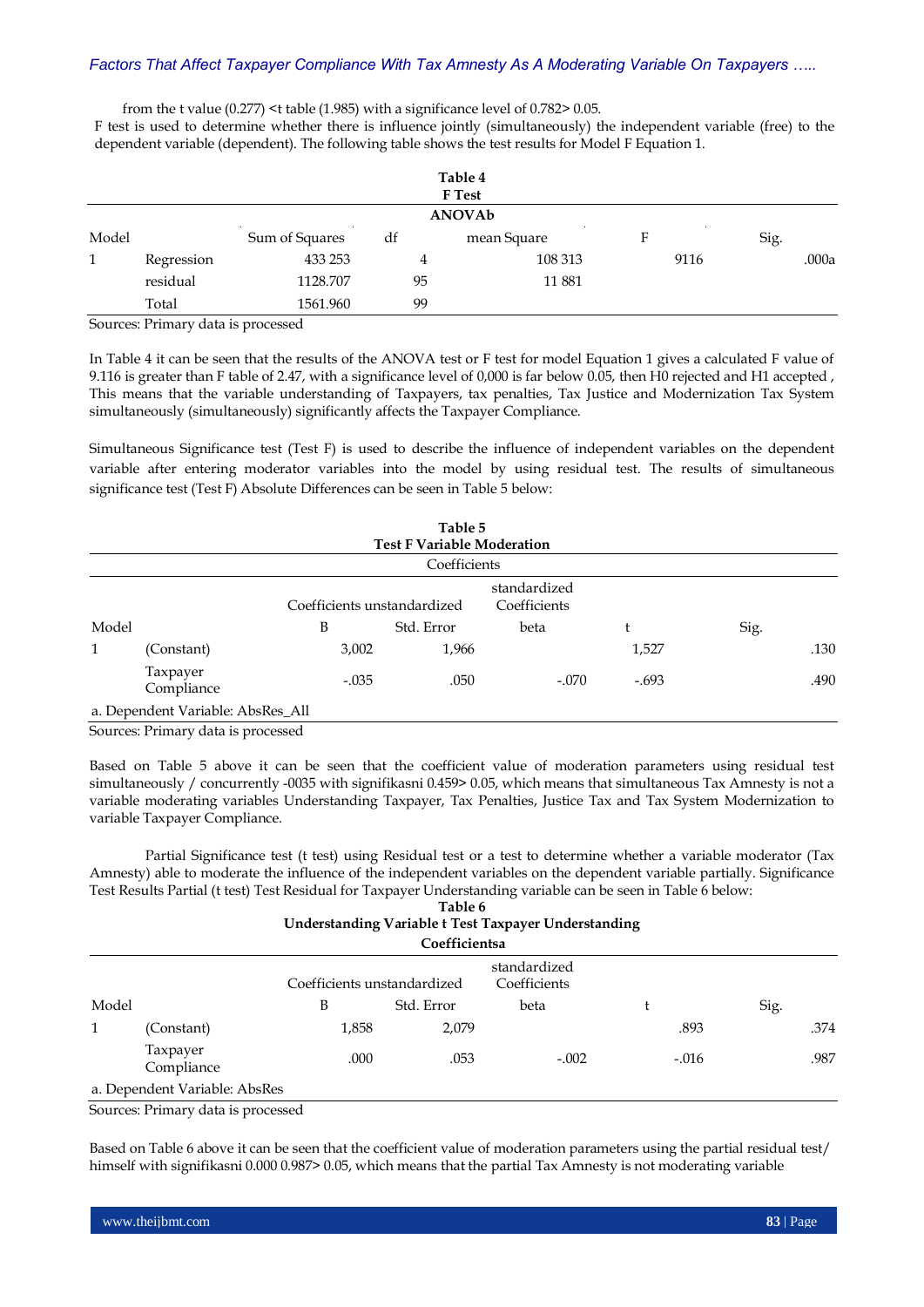|       |                                                  |                             | Table 7                            |                              |         |      |
|-------|--------------------------------------------------|-----------------------------|------------------------------------|------------------------------|---------|------|
|       |                                                  |                             | Tax Penalties t Test Tax Sanctions |                              |         |      |
|       |                                                  |                             | Coefficientsa                      |                              |         |      |
|       |                                                  | Coefficients unstandardized |                                    | standardized<br>Coefficients |         |      |
| Model |                                                  | B                           | Std. Error                         | beta                         |         | Sig. |
| 1     | (Constant)                                       | 36 569                      | 2,695                              |                              | 13 570  | .000 |
|       | Taxpayer<br>Compliance                           | $-.069$                     | .068                               | $-.101$                      | $-1003$ | .318 |
|       | a. Dependent Variable: TaxAmnesty                |                             |                                    |                              |         |      |
|       | $\alpha$ $\alpha$ , $\alpha$ $\alpha$ , $\alpha$ |                             |                                    |                              |         |      |

variable to variable Understanding Taxpayer Taxpayer Compliance. Significance Test Results Partial (t test) Test Residual for Tax Sanctions can be seen in Table 7 below: Table 7

Sources: Primary data is processed

Based on the above Table 7 it can be seen that the coefficient value of moderation parameters using the partial residual test his / her own -0069 with signifikasni 0.318> 0.05, which means that the partial Tax Amnesty is not moderating variable variable to variable Tax Sanctions Taxpayer Compliance. Significance Test Results Partial (t test) Test Residual for Tax Justice variable (X3) can be seen in Table 8 below:

|       |                                                                                                                                                                                                                                                                                                                                                                                      |                             | Table 8       |                                           |         |      |
|-------|--------------------------------------------------------------------------------------------------------------------------------------------------------------------------------------------------------------------------------------------------------------------------------------------------------------------------------------------------------------------------------------|-----------------------------|---------------|-------------------------------------------|---------|------|
|       |                                                                                                                                                                                                                                                                                                                                                                                      |                             |               | Tax Justice t Test Variable Tax Amendment |         |      |
|       |                                                                                                                                                                                                                                                                                                                                                                                      |                             | Coefficientsa |                                           |         |      |
|       |                                                                                                                                                                                                                                                                                                                                                                                      | Coefficients unstandardized |               | standardized<br>Coefficients              |         |      |
| Model |                                                                                                                                                                                                                                                                                                                                                                                      | B                           | Std. Error    | beta                                      |         | Sig. |
| 1     | (Constant)                                                                                                                                                                                                                                                                                                                                                                           | 3,520                       | 1,961         |                                           | 1,796   | .076 |
|       | Taxpayer<br>Compliance                                                                                                                                                                                                                                                                                                                                                               | $-.047$                     | .050          | $-.094$                                   | $-.938$ | .351 |
|       | a. Dependent Variable: AbsRes                                                                                                                                                                                                                                                                                                                                                        |                             |               |                                           |         |      |
|       | $\overline{c}$ $\overline{b}$ $\overline{c}$ $\overline{d}$ $\overline{c}$ $\overline{d}$ $\overline{d}$ $\overline{d}$ $\overline{d}$ $\overline{d}$ $\overline{d}$ $\overline{d}$ $\overline{d}$ $\overline{d}$ $\overline{d}$ $\overline{d}$ $\overline{d}$ $\overline{d}$ $\overline{d}$ $\overline{d}$ $\overline{d}$ $\overline{d}$ $\overline{d}$ $\overline{d}$ $\overline{$ |                             |               |                                           |         |      |

Sources: Primary data is processed

Table 8 Based on the above it can be seen that the coefficient value of moderation parameters using the partial residual test his / her own -0047 with signifikasni 0.351> 0.05, which means that the partial Tax Amnesty is not moderating variable variable variable to the Tax Justice Taxpayer Compliance. Significance Test Results Partial (t test) Test Residual for Tax Systems Modernization variable (X4) can be seen in Table 9 below:

|              |                                                |                             | Table 9       |                                          |         |      |
|--------------|------------------------------------------------|-----------------------------|---------------|------------------------------------------|---------|------|
|              |                                                |                             |               | Variable t test Modernization Tax System |         |      |
|              |                                                |                             | Coefficientsa |                                          |         |      |
|              |                                                | Coefficients unstandardized |               | standardized<br>Coefficients             |         |      |
| Model        |                                                | B                           | Std. Error    | beta                                     | t       | Sig. |
| $\mathbf{1}$ | (Constant)                                     | 1,969                       | 2,077         |                                          | .948    | .346 |
|              | Taxpayer<br>Compliance                         | $-.004$                     | .053          | $-.007$                                  | $-.073$ | .942 |
|              | a. Dependent Variable: AbsRes                  |                             |               |                                          |         |      |
|              | $\alpha$ $\alpha$ , $\alpha$ $\beta$ , $\beta$ |                             |               |                                          |         |      |

Sources: Primary data is processed

Based on Table 9 di above can be seen that the value of coefficient moderation parameters using the partial residual test his / her own -0004 with signifikasni 0.942> 0.05, which means that the partial Tax Amnesty is not moderating variable variable Tax System Modernization of the Taxpayer Compliance variables.

## **V. Conclusion**

Based on the conclusion of the study, the following are suggestions suggestion in this study: Needs to be disseminated more actively to the taxpayer specifically listed on KPP Tebing Tinggi related to the application of the rules on new regulations that apply to the taxation system in Indonesia and the use of income tax sector in building the State, so that taxpayers are increasingly aware that income taxes have been done equitable and for the welfare of the people.